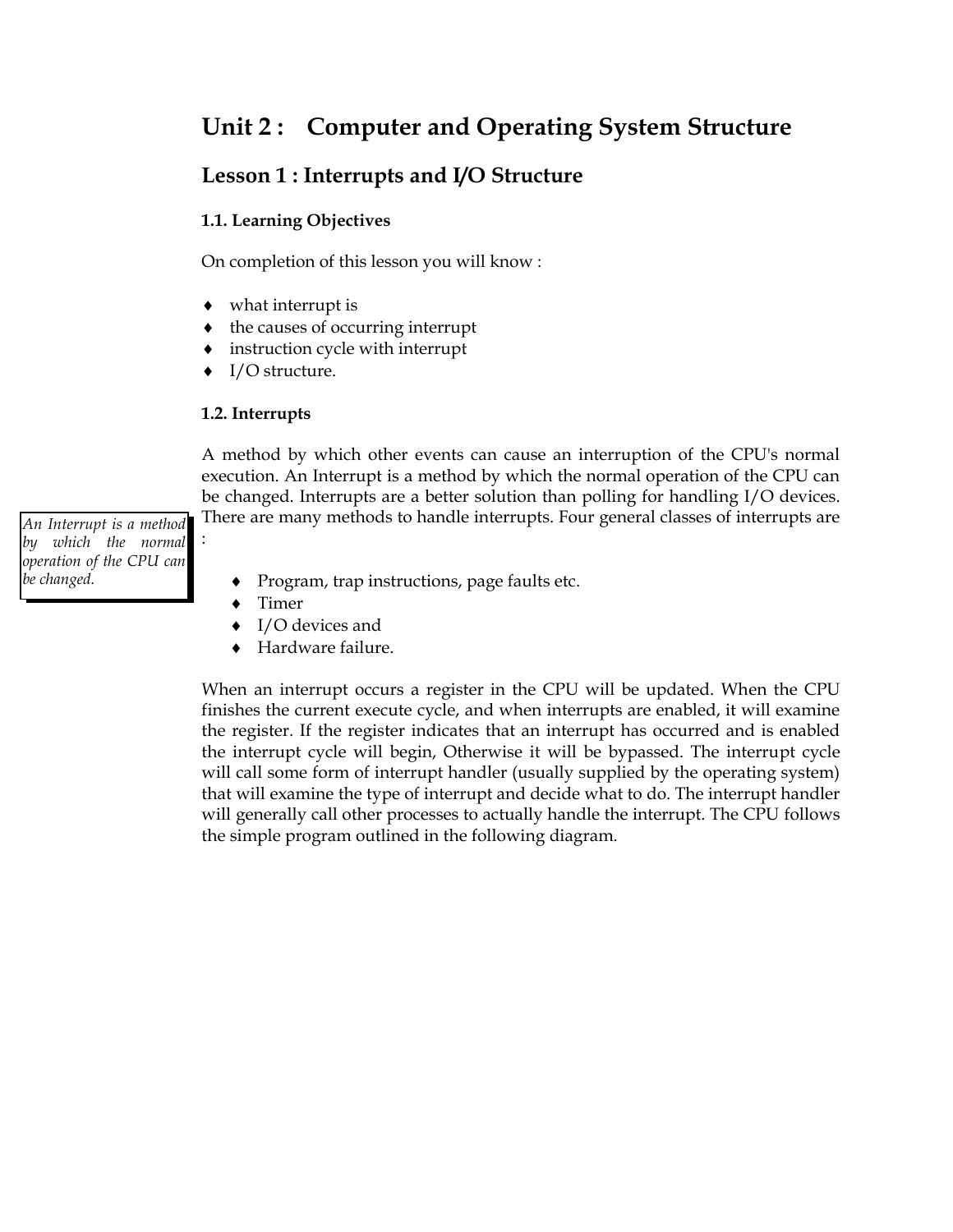

Fig.2.1 : Interrupt cycle with interrupts.

Interrupts are disabled when the operating system wishes to execute some code that must not be interrupted. Examples include interrupt handlers, semaphore operations. The following table describes the causes of occurring interrupts:

| <b>Interrupt Type</b> | Caused by                                     |
|-----------------------|-----------------------------------------------|
| Program<br>trap       | generated by some condition which is a        |
| instructions page     | result of program execution (error condition, |
| faults etc.           | system call).                                 |
| Timer                 | generated by the system timer.                |
| I/O                   | generated by I/O controller, signals          |
|                       | completion of I/O task (either success or     |
|                       | failure).                                     |
| Hardware failure      | power failure, memory parity error.           |

## **Simple Interrupt Processing**

Steps for processing interrupts are shown below where steps 1 to 5 is done by hardware and from 6 to 9 is done by software

- 1. Interrupt occurs
- 2. Processor finishes current instruction
- 3. processor signals acknowledgment of interrupt
- 4. processor pushes program status word (Program Status Word) and program counter (Program Counter) onto stack
- 5. processor loads new Program Counter value based on interrupt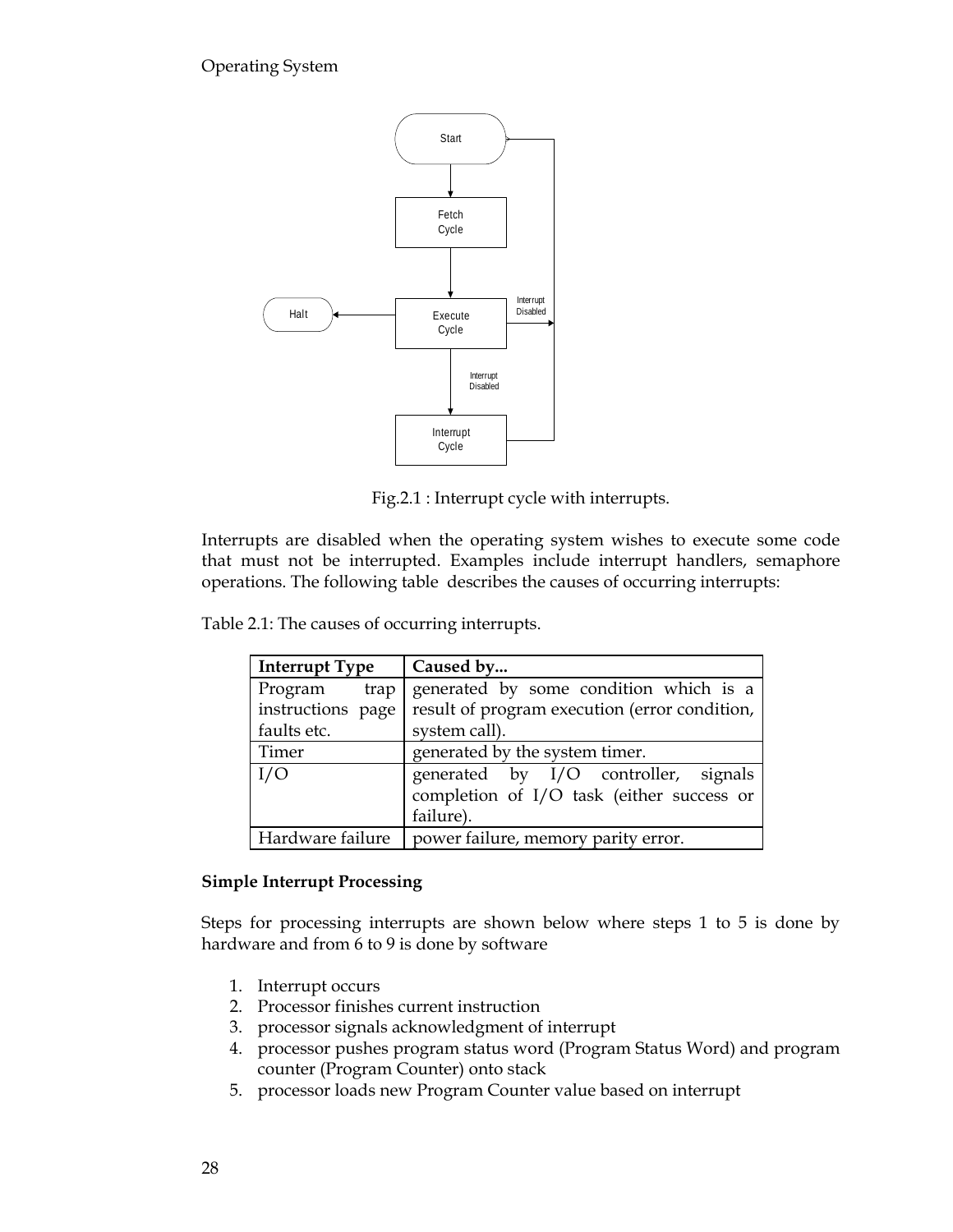Computer and Operating System Structure

- 6. save remainder of process information
- 7. process interrupt
- 8. restore process state information
- 9. restore Program Status Word and Program Counter.

#### **1.3. I/O Structure**

One of the main functions of an OS is to perform all the computer's I/O devices. It issues commands to the devices, catch interrupts and handle errors. It provide an interface between the devices and the rest of the system. We will discuss the I/O hardware and I/O Software..

#### **1.3.1. I/O Hardware**

The I/O hardware is classified as

- I/O devices
- Device controllers and
- Direct memory access (DMA).

## **I/O Devices**

out or expand.

*I/O Devices*

*I/O Hardware*

The *character oriented device* is one in which information is transferred via a character stream. It has no block structure. It is not addressable. For example, punched cards, terminals, printers, network interfaces, mouse etc.

Normally all input and output operations in operating system are done through two types of devices; *block oriented devices* and *character oriented devices*. A *block oriented device* is one in which information is stored and transferred at some fixed block size (usually some multiple of 512 bytes), each one with its own address. The block oriented device can read or write each block independently of all other ones

The above classification scheme is not always true. Some device do not fit in. So, the idea of device driver was introduced. The idea of device driver is to provide a standard interface to all hardware devices. When a program reads or writes a file, OS invokes the corresponding driver in a standardized way, telling it what it wants done, thus decoupling the OS from the details of the hardware.

## **Device Controller**

I/O units consist of mechanical and electronic components. I/O units consist of mechanical and electronic components. The electronic component is called device controller. It is also called printed circuit card. The operating system deals with the controller.

The controller's job is to convert the serial bit stream into a block of bytes and perform any error connection necessary. The controller for a CRT terminal also works as a bit serial device at an equally low level.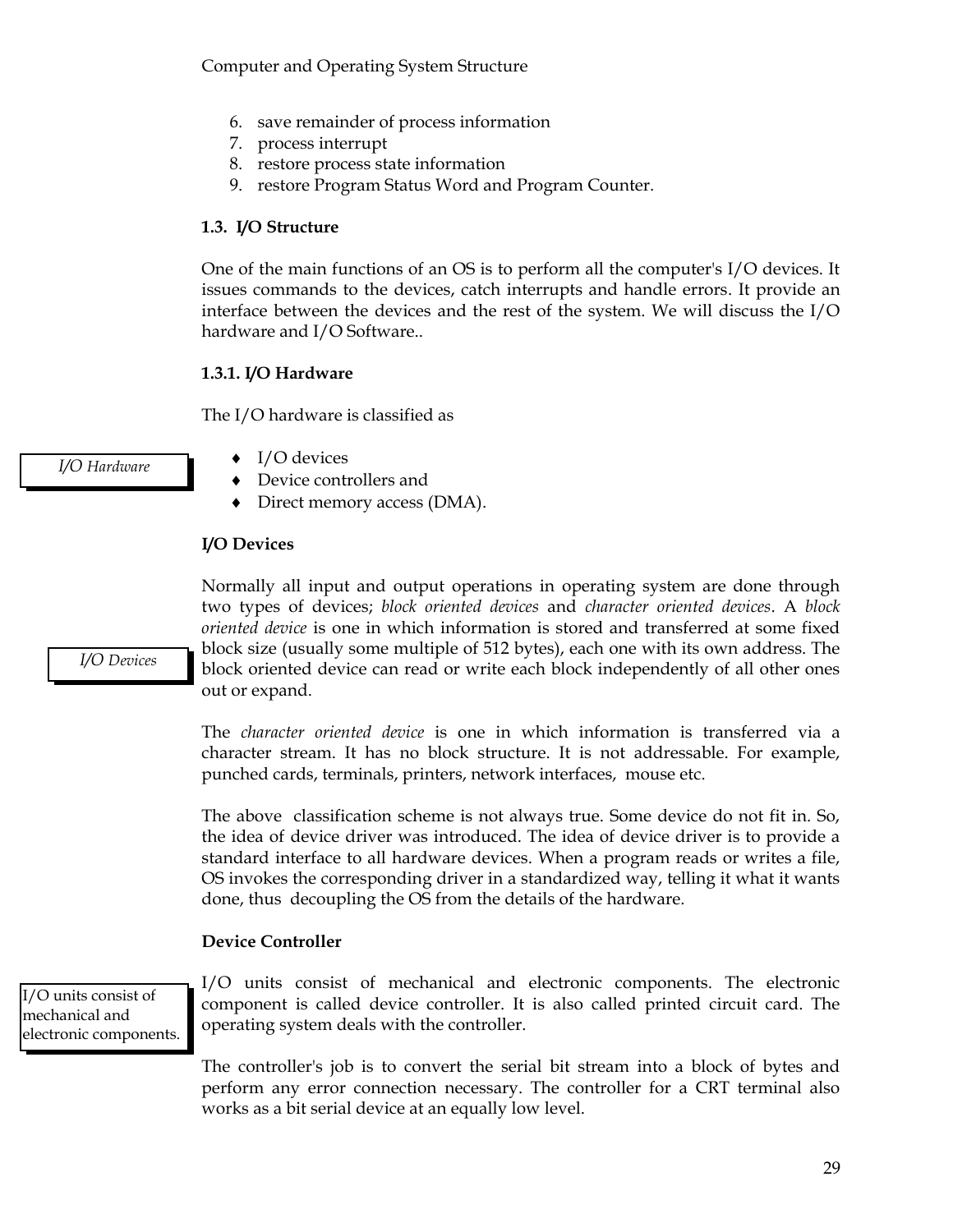Each controller has a few registers that are used for communicating with the CPU and these registers are part of the regular memory address space. This is a called memory mapped I/O. IBM PC uses a special address space for I/O with each controller allocated a certain portion of it. The following table shows some examples of the controllers and their I/O addresses.

| I/O Controller | I/O Address |
|----------------|-------------|
| Keyboard       | $060 - 063$ |
| Hard disk      | $320 - 32F$ |
| Printer        | 378 - 37F   |
| Floppy disk    | 3F0 - 3F7   |

Table 2.2 : Controllers and their addresses.

The operating system performs I/O by writing commands into controller's registers.

## **Direct Memory Access**

*Direct memory access*

DMA (Direct Memory Access) unit is capable of transferring data straight from memory to I/O devices.

#### *How DMA Works?*

First the controller reads the block from the drive serially, bit by bit, until the entire block is in the controller's internal buffer. Next, it computes the checksum to verify that no read errors have occurred. Then the controller causes an interrupt when the operating system starts running, it can read the disk block from the controller's buffer a byte or a word at a time by executing a loop, with each iteration reading one byte or word from a controller device register and storing it in memory.

After the controller has read the entire block from the device into its buffer and verified the checksum, it copies the first byte or word into the main memory at the address specified by the DMA memory address. Then it increments the DMA address and decrements the DMA count by the numbers of bytes just transferred. This process is repeated until the DMA count becomes zero, at which time the controller causes an interrupt.

## **1.3.2. I/O Software**

#### *I/O Software*

Let us discuss I/O software. The key idea is to organize the software as a series of layers with lower ones concerned with hardware and upper ones concerned with the interfaces to the users. These goals can be achieved by structuring the I/O software in four layers.

• Interrupt handlers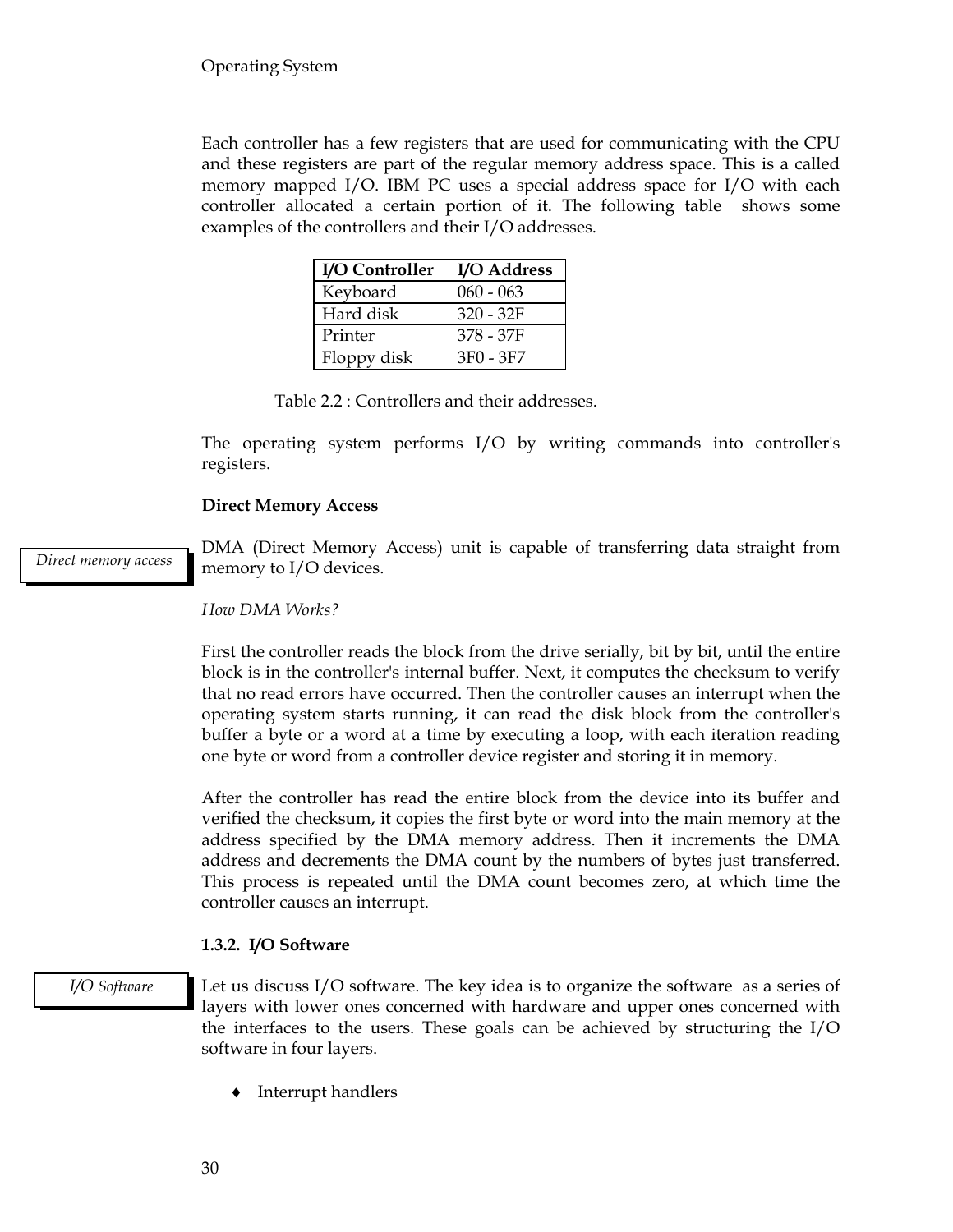Computer and Operating System Structure

- ◆ Device drivers
- Device independent OS software
- User level software.

## **Interrupt Handlers**

The interrupt handlers will call other processes to handle interrupts that should be hidden away, deep in the bowels of the OS. The best way to hide them is to have every process starting an I/O operation block until the I/O has completed and interrupt occurs.

#### **Device Drivers**

*The idea of device driver is a program that is used to control each device.*

We already know, the idea of device driver is a program that is used to control each device. All hardware components of the computer is called devices. We saw that each controller has one/ more device register used to give it commands. The device drivers issue these commands and check that they are carried out properly.

## **Device Independent I/O Software**

Some of I/O software is device specific and others are device independent. The basic function of the device independent software is to perform the I/O functions that are common to all devices and to provide a uniform interface to the user level software. The functions of device independent software are :

- Device naming.
- Device protection.
- Buffering.
- Providing a device independent block size.
- Error reporting.
- Allocating ad releasing dedicated devices.
- Uniform interfacing for the device drivers.

#### **User Level I/O Software**

Most of the I/O software is within the OS, a small portion of I/O software consist of library linked user programs and I/O system calls are normally made by library procedures. Beside these, formatting of I/O is done by library procedures. Another function is spooling. Spooling is a way of dealing with dedicated I/O devices in a multiprogramming system e.g. line printer. Fig. 2.2 summarizes the I/O system, showing all the layers and the principal functions of each layer.

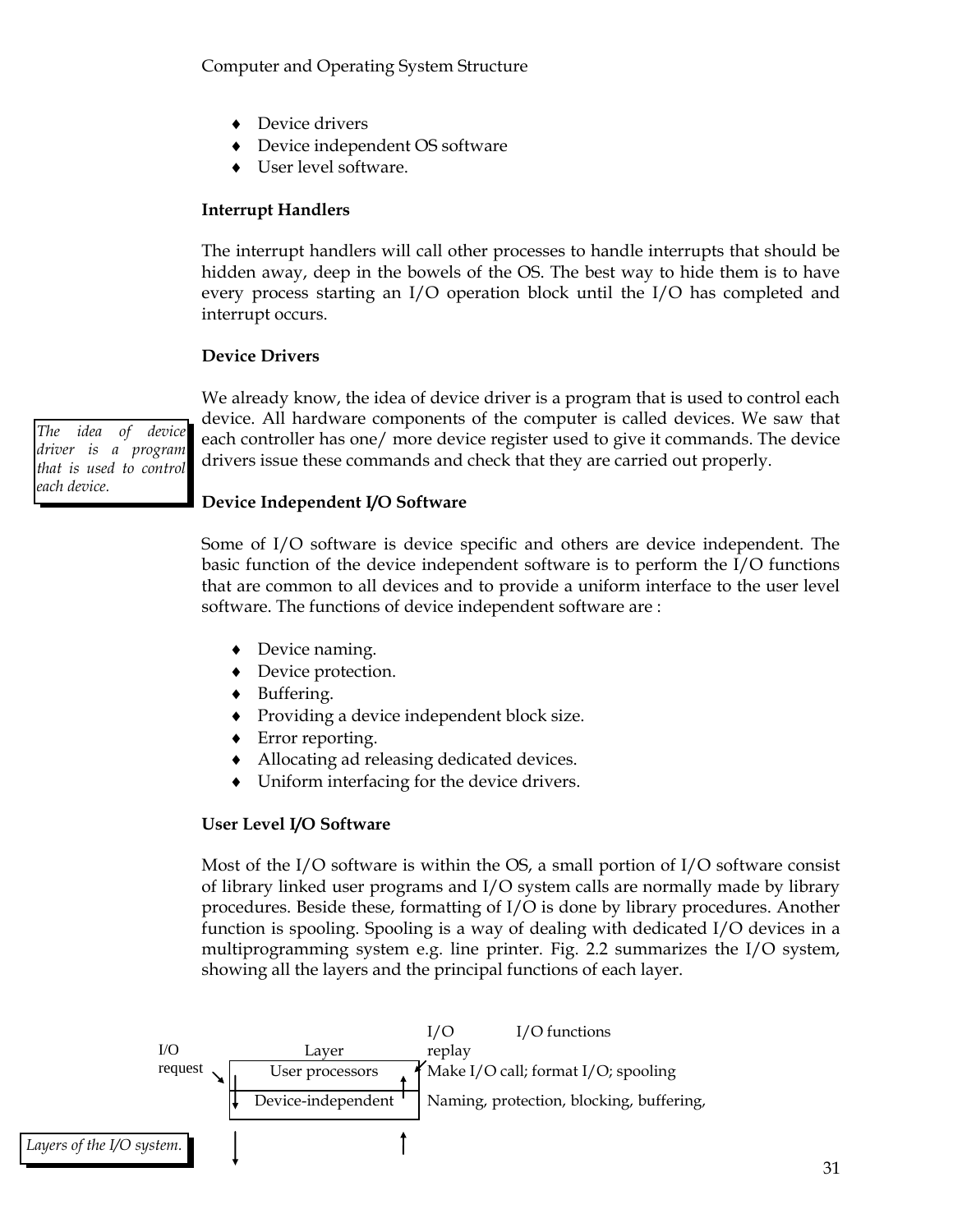| software           | allocation                           |
|--------------------|--------------------------------------|
| Device drivers     | Setup device registers; check status |
| Interrupt handlers | Wakeup driver when I/O completed     |
| Hardware           | Perform I/O operation                |

Fig. 2.2 : Layers of the I/O system and the main functions of each layer.

The arrows in Fig. 2.2 show the flow of control. When a user program tries to read a block from a file, for example, the operating system is invoked to carry out the call. The device-independent software looks in the cache, for example. If the needed block is not there, it calls the device driver to issue the request to the hardware. The process is then blocked until the disk operation has been completed.

When the disk is finished, the hardware generates an interrupt. The interrupt handler is run to discover what has happened. It then extracts the status from the device, and wakes up the sleeping process to finish off the I/O request and let the user process continue.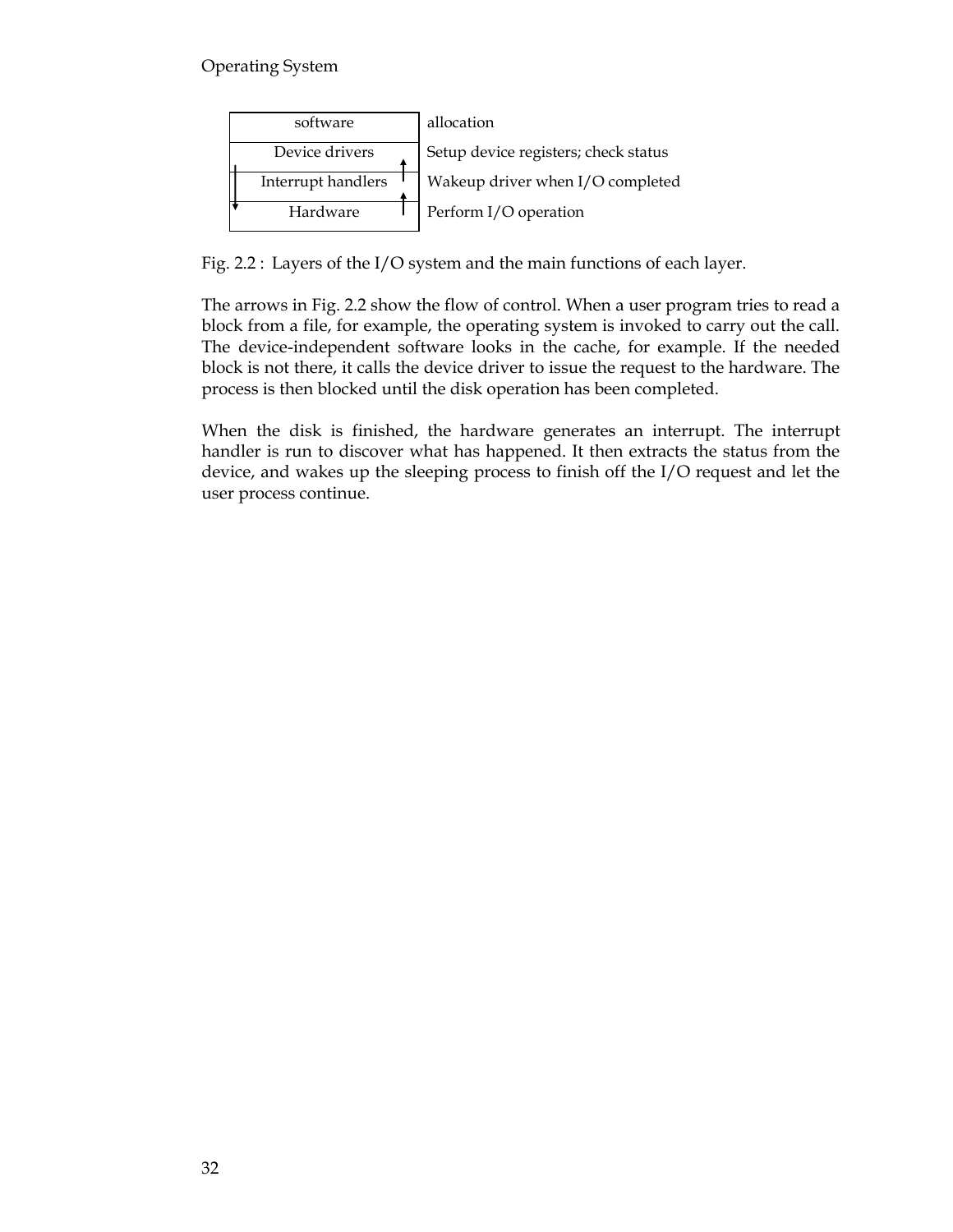## **1.4. Exercise**

## **1.4.1. Multiple choice questions**

- 1. Normally I/O devices are divided into
- i) 2 categories
- ii) 3 categories
- iii) 4 categories
- iv) 5 categories.
- 2. A device driver is a
- i) program
- ii) controller
- iii) DMA
- iv) interrupt handler.

## **1.4.2. Questions for short answer**

- a) What are the four classes of interrupts? Provide one example of each class.
- b) What do you understood by interrupt? What are the causes of occurring interrupts?
- c) Explain why they are important to an operating system.
- d) What are the functions of the device independent software?
- e) List some examples of device controllers.
- f) What do you mean by memory mapped I/O?
- g) What do you know about I/O devices?

## **1.4.3. Analytical questions**

- a) Describe the layers of the I/O system and list the main functions of each layer.
- b) What do you mean by DMA? Explain how it works.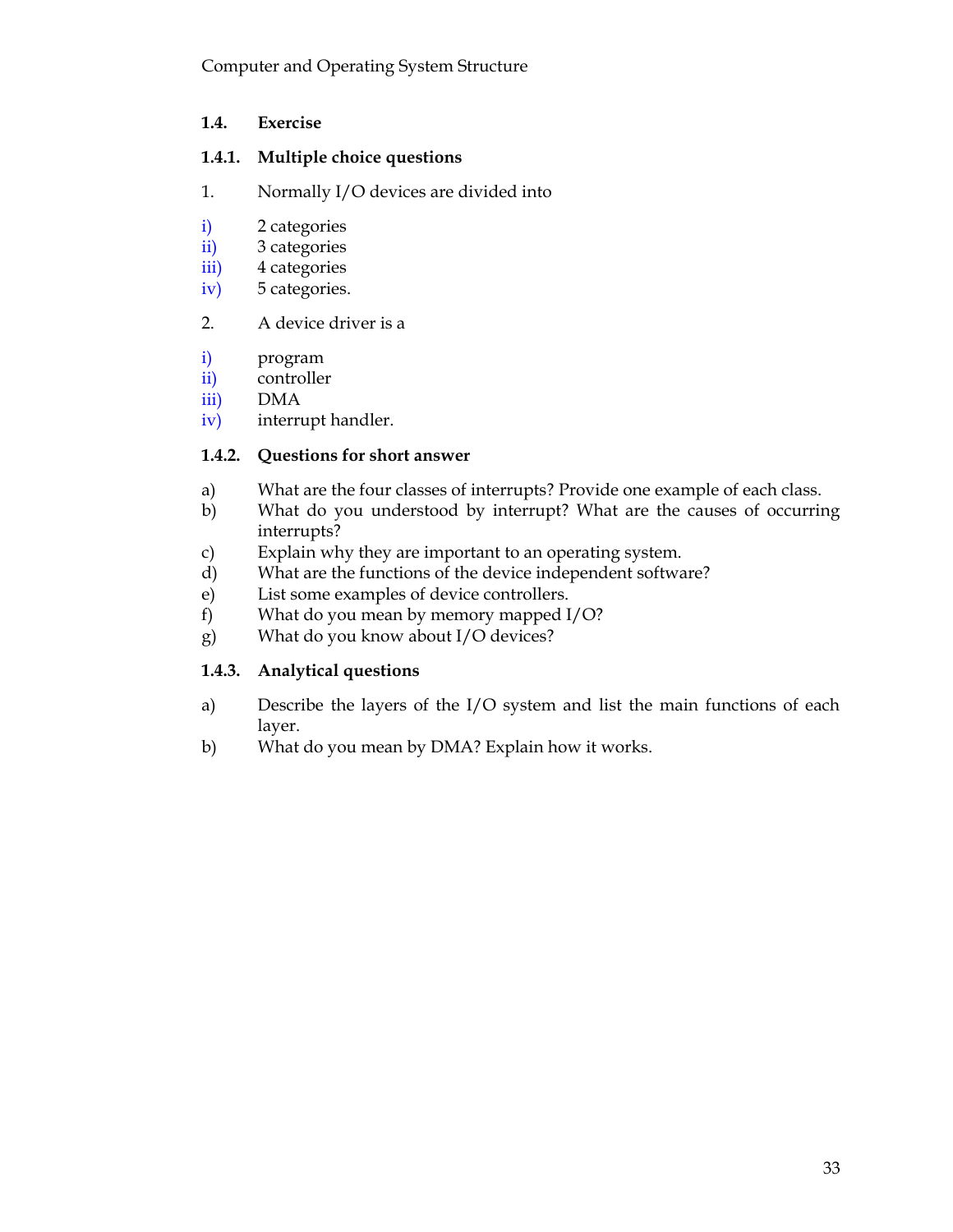## **Lesson 2 : System Calls and System Program**

## **2.1. Learning Objectives**

On completion of this lesson you will know:

- system calls
- categorized system calls and system programs
- discuss system program.

## **2.2. System Calls**

by making system calls. Fundamental services are handled through the use of system calls. The interface between a running programs and the operating system is defined by what is referred to as systems calls. A system call is a special type of function call that allows user programs to access the services provided by the operation system. A system call will usually generate a trap, a form of software interrupt. The trap will force the machine to switch into the privileged kernel modethat allows access to data structures and memory of the kernel. In other words, system calls establish a well defined boundary between a running object program and the operating system. When a system call appears in a program, the situation is equivalent to a conventional procedure call whereby control is transferred to operating system routine invoked during the run time along with change of mode from user to supervisor. These calls are generally available as assembly language instructions, and are usually listed in the manuals used by assembly language programmers. *A system call is a special type of function call that allows user programs to access the services provided by the operation* 

User programs communicate with the operating system and request services from it

System calls can be roughly grouped into three major categories: process or job control, device and file manipulation, and information maintenance. In the following discussion, the types of system calls provided by an operating system are presented.

## **2.2.1. Process and Job Control**

*Process and Job Control*

*system.*

A running program needs to be able to halt its execution either normally (end) or abnormally (abort). If the program discovers an error in its input and wants to terminate abnormally.

A process or job executing one program may want to load and execute another program. This allows the control card interpreter to execute a program as directed by the control cards of the user job.

If control returns to the existing program when the new program terminates, we must save the memory image of the existing program and effectively have created a mechanism for one program to call another program. If both programs continue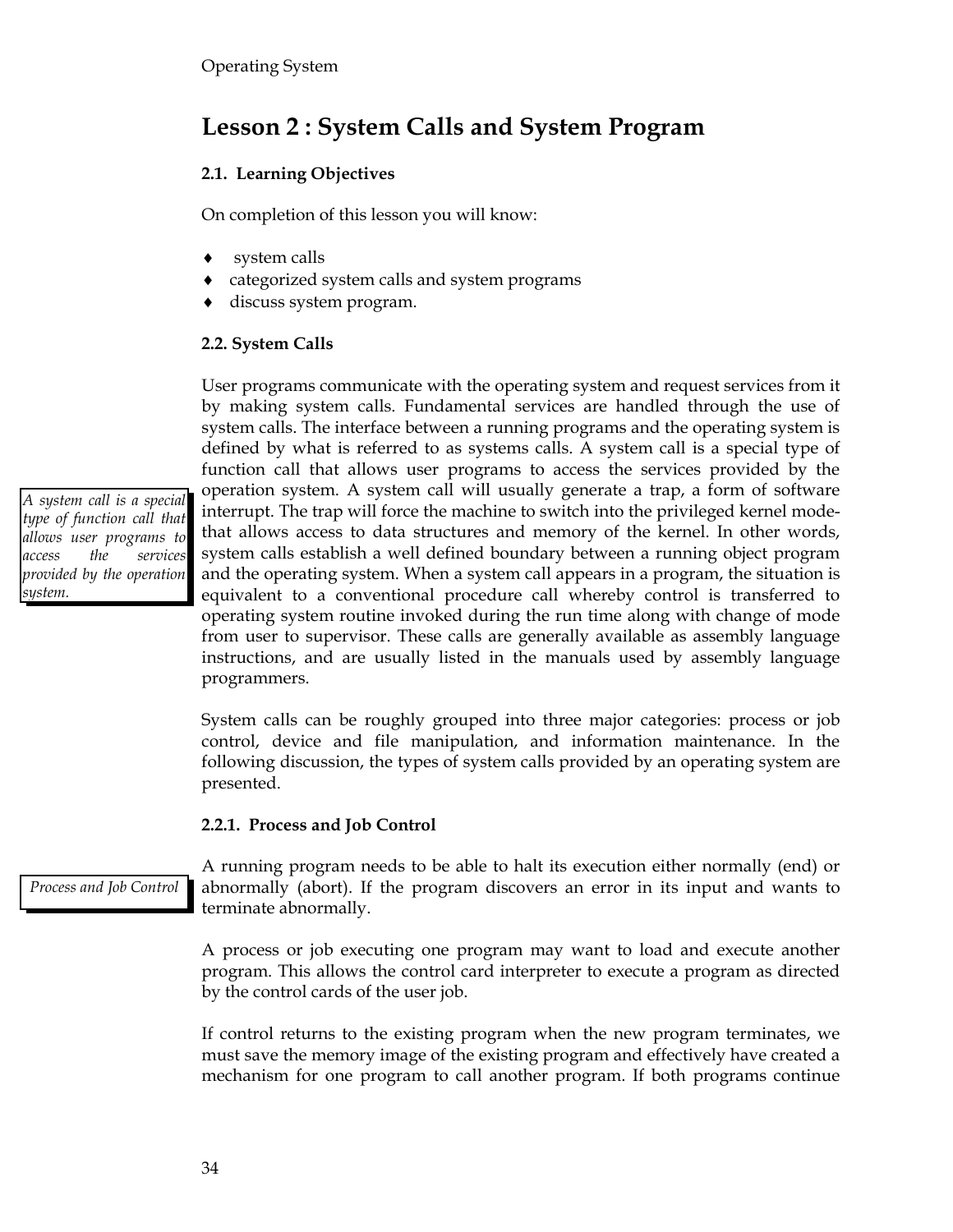concurrently, we have created a new job or process to be multi-programmed. Then system call (*create process* or *submit job*) are used.

If we create a new job or process, to control its execution, then control requires the ability to determine and reset the attributes of a job or process, including its priority, its maximum allowable execution time, and so on (*get process attributes* and *set process attributes*). We may also want to terminate a job or process that we created (*terminate process*) if we find that it is incorrect or on longer needed.

Having created new jobs or processes, we may need to wait for them to finish execution. We may want to wait for a certain amount of time (*wait time*), but more likely we want to wait for a specific event (*wait event*). The jobs or processes should then signal when that event has occurred (*signal event*).

#### **2.2.2. File Manipulation**

The file system will be discussed in more detail in unit 7. We first need to be able to *create* and *delete* files. Once the file is created, we need to open it and use it. We may also *read*, *write*, and *reposition* (rewinding it or skipping to the end of the file). Finally, we need to close the file, indicating that we are no longer using it.

We may need these same sets of operations for directories if we have a directory structure in the file system. In addition, for either files or directories, we need to be able to determine the values of various attributes, and perhaps reset them if necessary. File attributes include the file, name a file type, protection codes, accounting information, and so on. Two system calls, *get file attribute* and *set file attribute* are required for this function.

#### **2.2.3. Device Management**

Files can be thought of a abstract or virtual devices. Thus many of the system calls for files are also needed for devices. If there are multiple users of the system, we must first request the device, to ensure that we have exclusive use of it. After we are finished with the device, we must *release* it. Once the device has been requested (and allocated to us), we can *read, write*, and (possibly) *reposition* the device, just as with files.

#### **2.2.4. Information Maintenance**

*Information maintenance*

*Device Management*

Many system calls are used transferring information between the user program and the operating system. For example, most systems have a system call to return the current time and date. Other system calls may return information about the system, such as the number of current users, the version number of the operating system, the amount of free memory or disk space, and so on.

In addition, the operating system keeps information about all of its jobs and processes, and there are system calls to access this information. Generally, there are also calls to reset it (get process attributes and set process attributes).

*File Manipulation*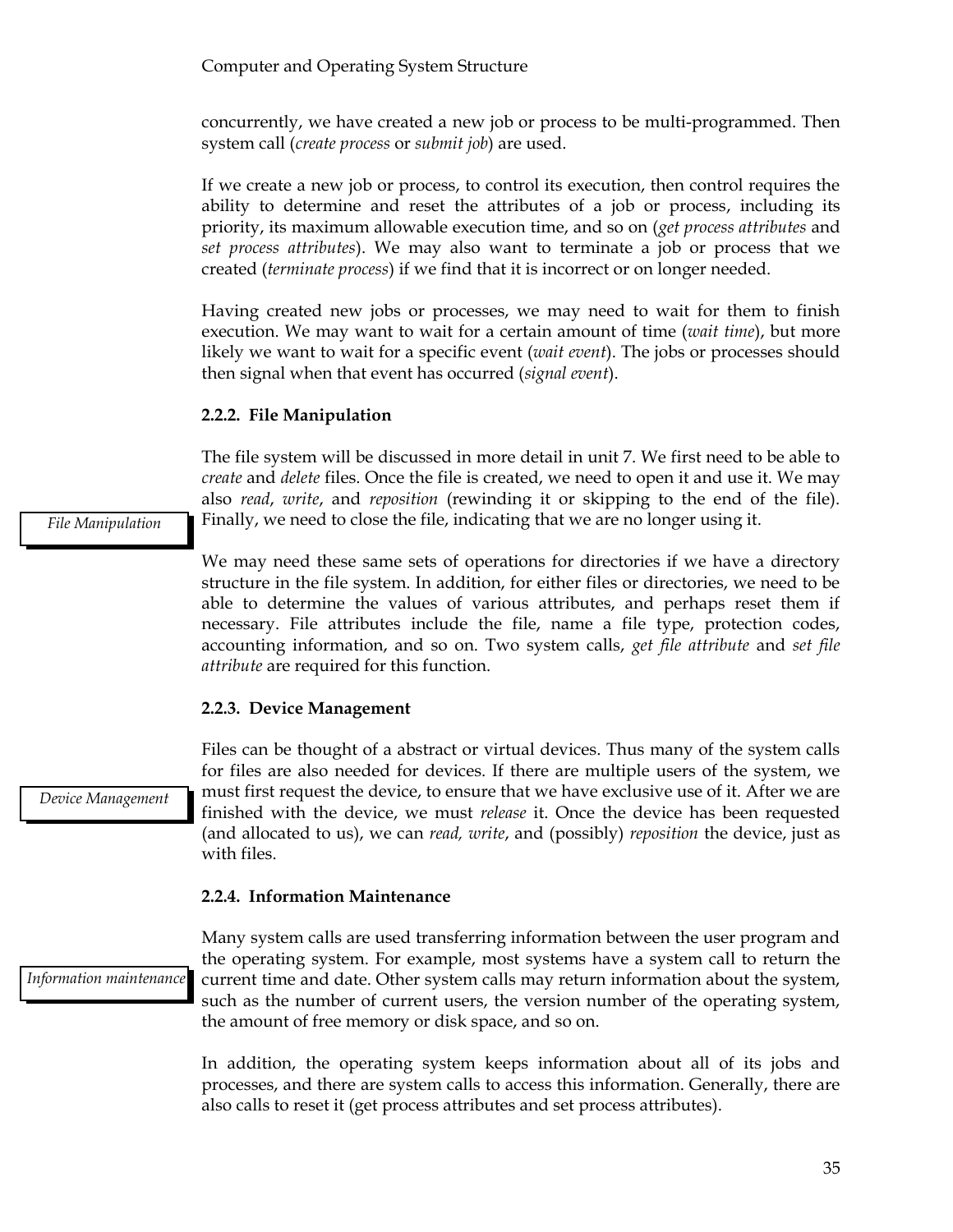The following summarizes the types of system calls normally provided by OS.

#### **i). Process Control**

- ◆ End, Abort
- Load
- Create Process, Terminate Process
- Get Process Attributes, Set Process Attributes
- Wait for Time
- Wait Event, Signal Event.

## **ii). File Manipulation**

- Create File, Delete File
- ◆ Open, Close
- Read, Write, Reposition
- Get File Attributers, Set File Attributes.

## **iii). Device Manipulation**

- ◆ Request Device, Release Device
- Read, Write, Reposition
- Get Device Attributes, Set Device Attributes.

## **iv). Information Maintenance**

- Get Time of Date, Set Time or Data
- Get Data System, Set System Data
- Get Processes, File or Device Attributes, Set Process, File Device Attributes.

System calls to the operating system are further classified according to the type of call. There are :

- Normal Termination
- Abnormal Termination
- Status Request
- Resource Request and
- ◆ I/O Requests.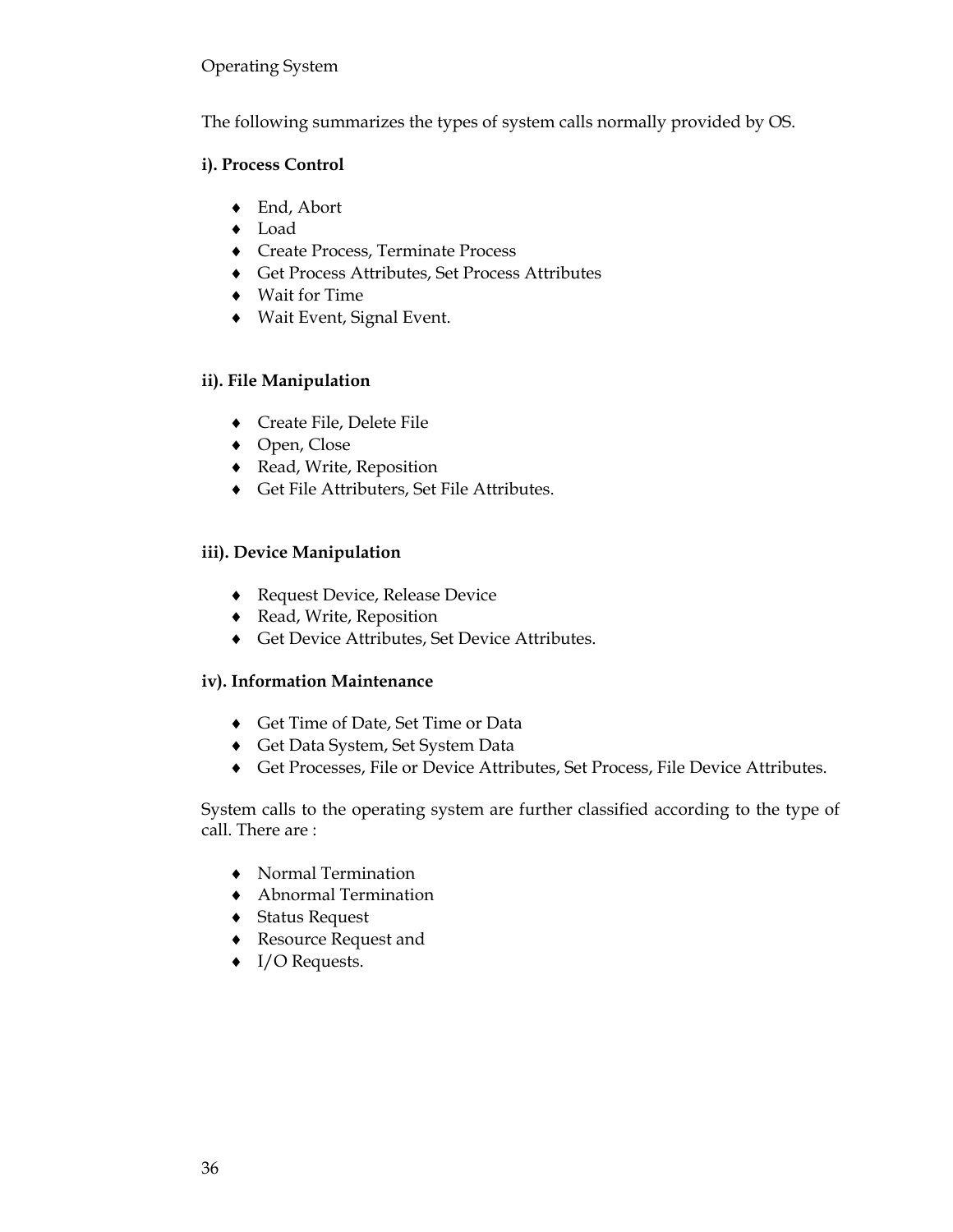## **2.3. System Program**

An important aspect of a modern system is its collection of systems programs to solve common problems and provide a more convenient environment and execution.

*Classification of System program*

Systems programs can be classified into several categories :

*File Manipulation* : These programs create, delete, copy, rename, print, dump, list, and generally manipulate files and directories.

*Status Information :* Some programs simply ask the operating system for the date, time, amount of available memory or disk space, number of users, or similar status information.

*File Modification :* Several text editors may be available to create and modify the content of files stored on disk or tape.

*Programming Language Support :* Compilers, assemblers, and interpreters for common programming languages (such as Fortran, Cobol, Pascal, Basic, and so on) are often provided with the operating system. But recently many of these programs are being priced and provided separately.

*Program Loading and Execution :* Once a program is assembled or compiled, it must be loaded into memory to be executed.

*Application Program :* Most operating systems come with programs which are useful to solve some particularly common problems, such as compiler-compilers, text formatters, plotting packages, database systems, statistical analysis packages, and so on.

The most important system program for an OS is its command *interpreter*. It is that program which is runs when a job initially starts or user first logs in to a time sharing system.

The view of the operating system seen by most users is thus defined by its systems programs, not by its actual system calls. Consequently, this view may be quite removed from the actual system. The problems of designing a useful and friendly user interface are many, but they are not direct functions of the operating system.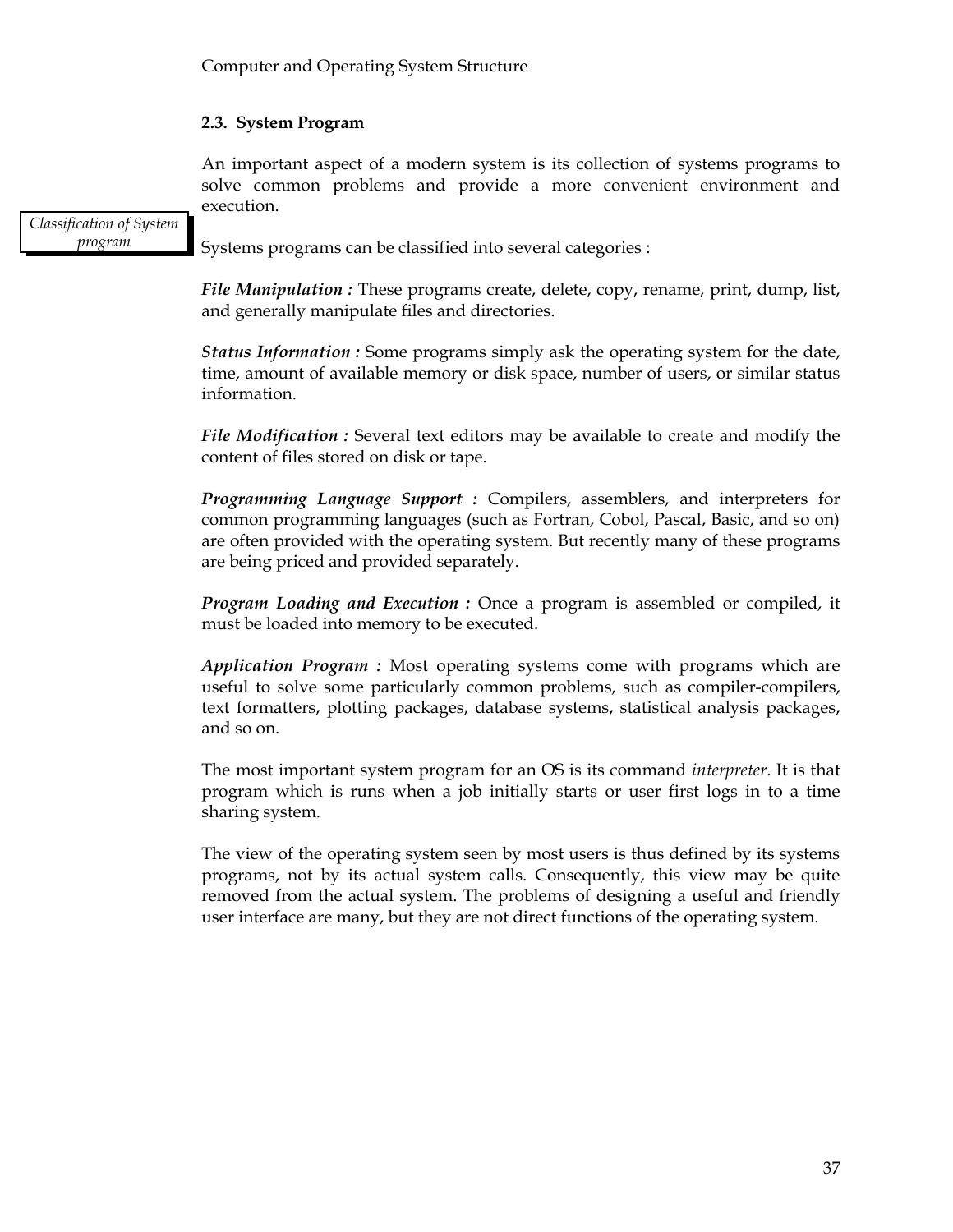## **2.4. Exercise**

## **2.4.1. Multiple choice questions**

- 1. System calls provide the interface between
- i) a running program and user
- ii) a running program and programmer
- iii) a running program and the OS
- iv) user and hardware.

## **2.4.2. Questions for short answers**

- a) What do you understood by system calls?
- b) How many types of system calls are there in this lesson?
- c) Summarize the system calls provided by OS?

## **2.4.3. Analytical questions**

- a) What do you know about system programs?
- b) Describe different categories of system programs.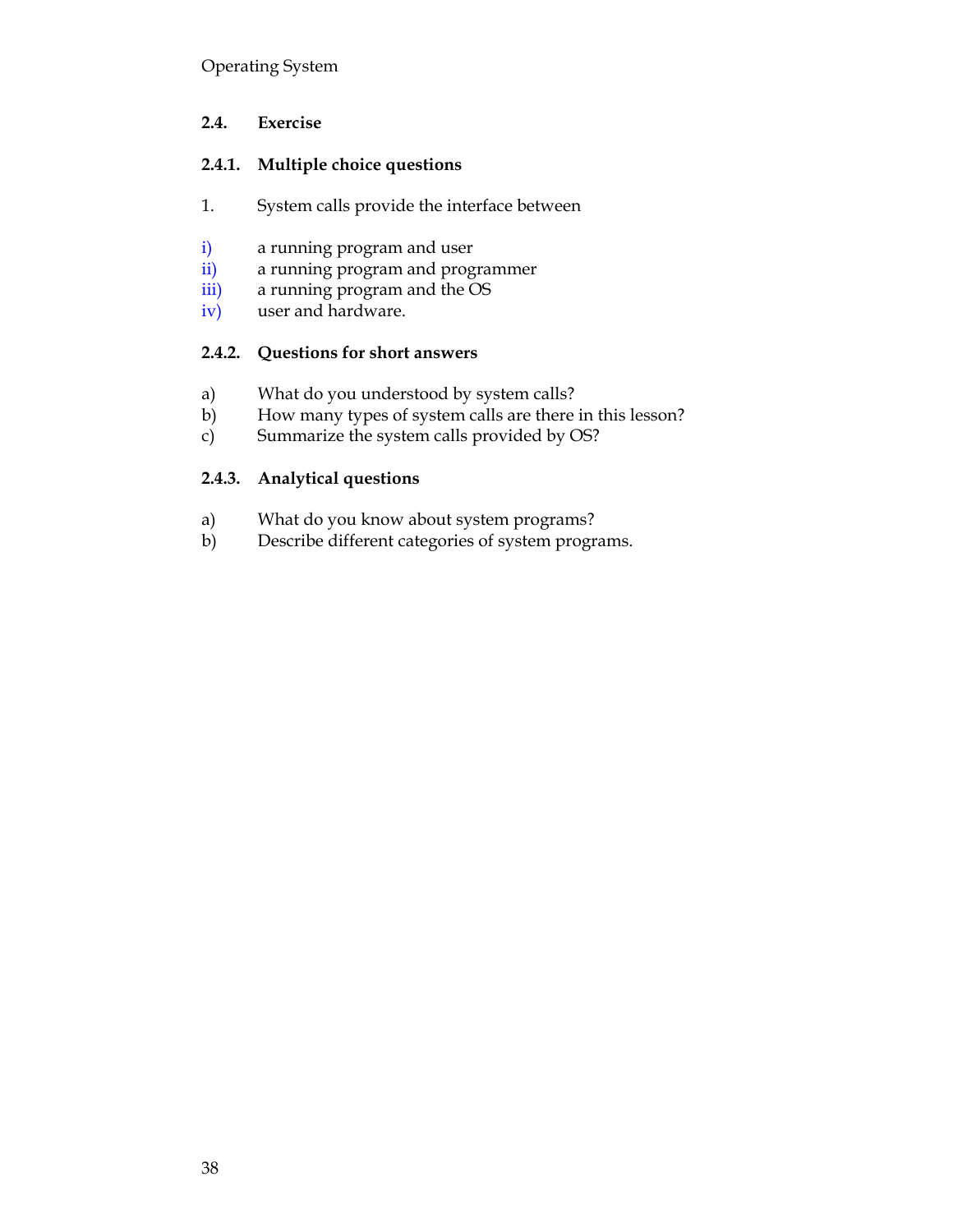# **Lesson 3 : Operating System Structure**

## **3.1. Learning Objectives**

On completion of this lesson you will know :

- ◆ different types of OS system structure
- how a system call can be made
- micro kernel.

## **3.2. Operating System Structure**

A number of approaches can be taken for configuring the components of an operating system, ranging from a monolithic to a virtual machines. To conclude the introduction, we identify several of the approaches that have been used to build OS. There are four different structures of operating system, but in this lesson we will discuss only three of them.

## **3.2.1. Monolithic System**

The monolithic organization does not attempt to implement the various functions process, file, device and memory management in distinct modules. Instead, all function are implemented within a single module that contains all system routines or process and all operating system data structure.

The operating system is written as a collection of procedures, each can call any of the other ones whenever it needs to. When this technique is used, each procedure in the system has a well defined interface in terms of parameters and results, and each one is free to call any other one, if the latter provides some useful computation that the former needs.

In monolithic systems, it is possible to have at least a little structure. The services (system calls) provided by the operating system are requested by putting the parameters in well-defined places, such as in registers or on the stack, and then executing a special trap instruction known as a kernel call or supervisor call.

This instruction switches the machine from user mode to kernel mode (also known as supervisor mode), and transfers control to the operating system, shown as event 1 in Fig. 2.3. Most CPUs have two modes; kernel mode, for the operating system, in which all instructions are allowed; and user mode, for user programs, in which I/O and certain other instructions are not allowed.

The operating system then examines the parameters of the call to determine which system call is to be carried out, shown as 2 in Fig. 2.3. Next the operating system indexes into a table that contains in slot x a pointer to the procedure that carries out system call x. This operation, shown as 3 in Fig..2.3, identifies the service procedure,

The monolithic organization does not attempt to implement the various functions process, file, device and memory management in distinct modules.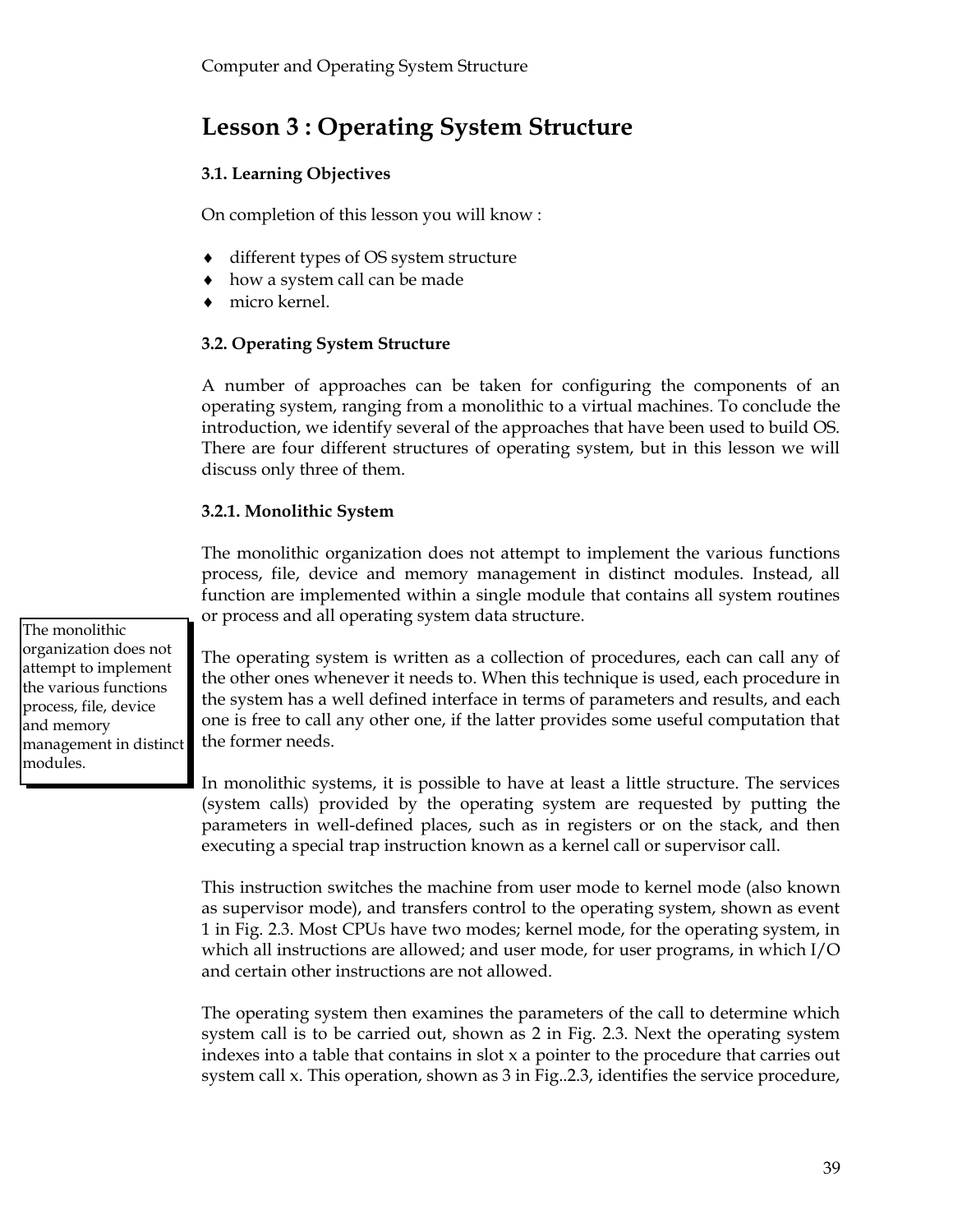which is then called. Finally, the system call is finished and control is given back to the user program.



Fig. 2.3 : Method of making system call.

How a system call can be made?

- 1. User program traps to kernel.
- 2. OS determines service number required.
- 3. Service is located and executed.
- 4. Control returns to user program.

This organization suggests a basic structure for the operating system :

- A main program that invokes the requested service procedure.
- A set of service procedures that carry out the system calls.
- A set of utility procedures that help the service procedures.

In this model, for each system call there is one service procedure that takes care of it. The utility procedures do things that are needed by several service procedures, such as fetching data from user programs.

#### **3.2.2. Client / Server or Micro-Kernel Approach**

A micro-kernel is a "new" way of structuring an operating system.

A micro-kernel is a "new" way of structuring an operating system. Instead of providing all operating system services (as do most current kernels) a micro-kernel provides a much smaller subset. Services usually provided are memory management, CPU management and communication primitives. Typically a microkernel will provide the mechanisms to perform these duties rather than the policy of how they should be used. Other operating system services are moved into user level processes that use the communication primitives of the micro-kernel to share information. In this system, the OS responsibilities are separated out into separate programs.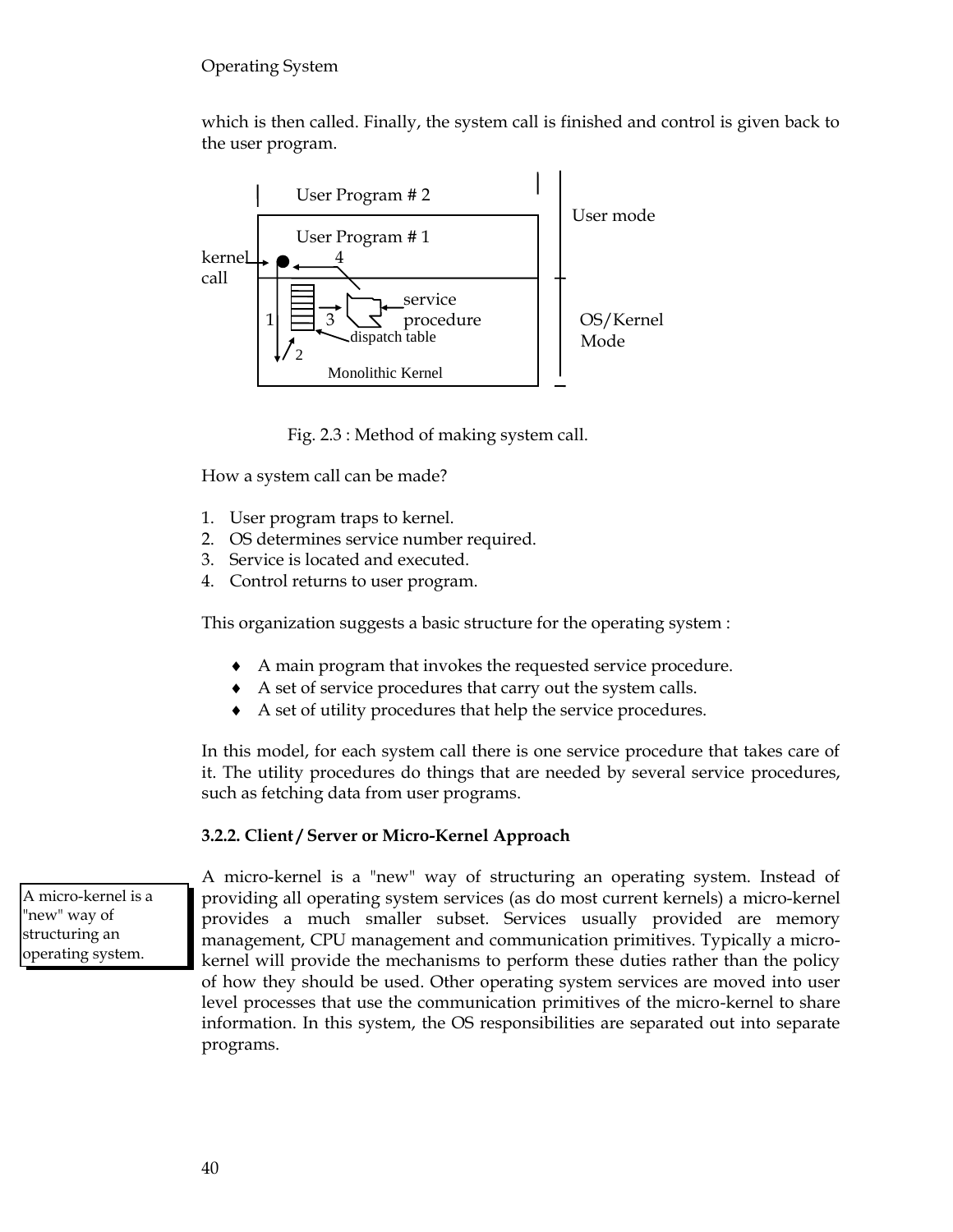## Computer and Operating System Structure

The kernel is stripped of much of its functionality, and basically only provides communication between clients and server. The following Fig. 2.4 will clearly illustrates client server model.



Fig. 2.4 : Client server model.

The *advantages* of this structure is as follows :

- $\bullet$  better way to write software
- easier to distribute across many machines.

The main *disadvantage* is the slow in speed.

## *Difference between monolithic and micro kernel system*

*Difference between monolithic and micro kernel system*

A monolithic operating system contains all the necessary code in the one kernel. This means that if any changes are made to the kernel the whole system must be rebooted for the changes to take effect.

A micro-kernel operating system contains a much reduced set of code in the kernel of the operating system. Most of the service provided by the OS are moved out into separate user level processes.

All communication within a micro-kernel is generally via message passing whereas a monolithic kernel relies on variables and local procedure calls. These attributes of a micro-kernel mean:

- $\bullet$  that it is easier to develop the user level parts of the micro-kernel as they can be built on top of a fully working operating system using programming tools,
- the user level processes can be recompiled and installed without rebooting the machine,
- different service can be moved to totally different machines due to the message passing nature of communication in s micro-kernel operating system.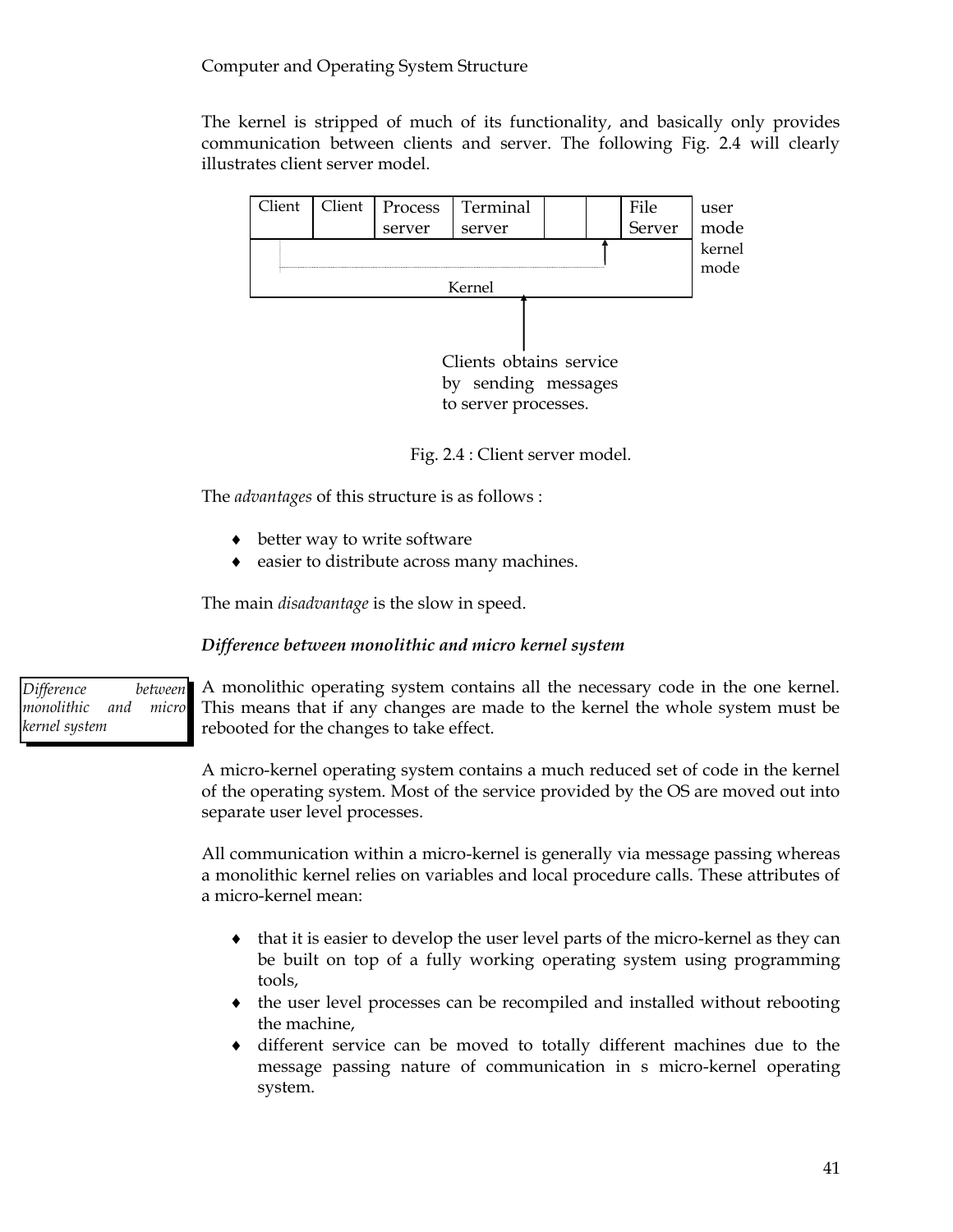## **3.2.3. Virtual Machine**

In the following discussion we will discuss the structure of a virtual machine named VM/370 with CMS expand.

The first releases of OS/360 were batch systems. Many 360 users wanted to have timesharing, so various groups, decided to write timesharing systems for it. The official IBM timesharing system, TSS/360 was delivered late and was eventually abandoned.



Fig. 2.5 : The structure of VM/370 with CMS.

The next system was called CP/CMS and now called VM/370. The virtual machine monitor, runs on the bare hardware and does the multiprogramming, providing several machines to the next layer up, as shown in Fig. 2.5. Unlike all other operating systems, these virtual machines are not extended machines, but they are exact copies of the bare hardware, including kernel/user mode, I/O, interrupts, and everything else the real machine has. Each virtual machine is identical to the true hardware, each one can run any operating system that will run directly on the hardware. Different virtual machines can run different operating systems. Some run one of the descendants of OS/360 for batch processing, while other ones run a single-user, interactive system called CMS (Conversational Monitor System) for timesharing users.

When a CMS program executes a system call, the call is trapped to the operating system in its own virtual machine, not to VM/370 just as it would if it were running on a real machine instead of a virtual one. CMS then issues the normal hardware I/O instructions for reading its virtual disk. These I/O instructions are trapped by VM/370, which then performs them as part of its simulation of the real hardware. By making a complete separation of the functions of multiprogramming and providing an extended machine, each of the pieces can be much simpler, more flexible, and easier to maintain.